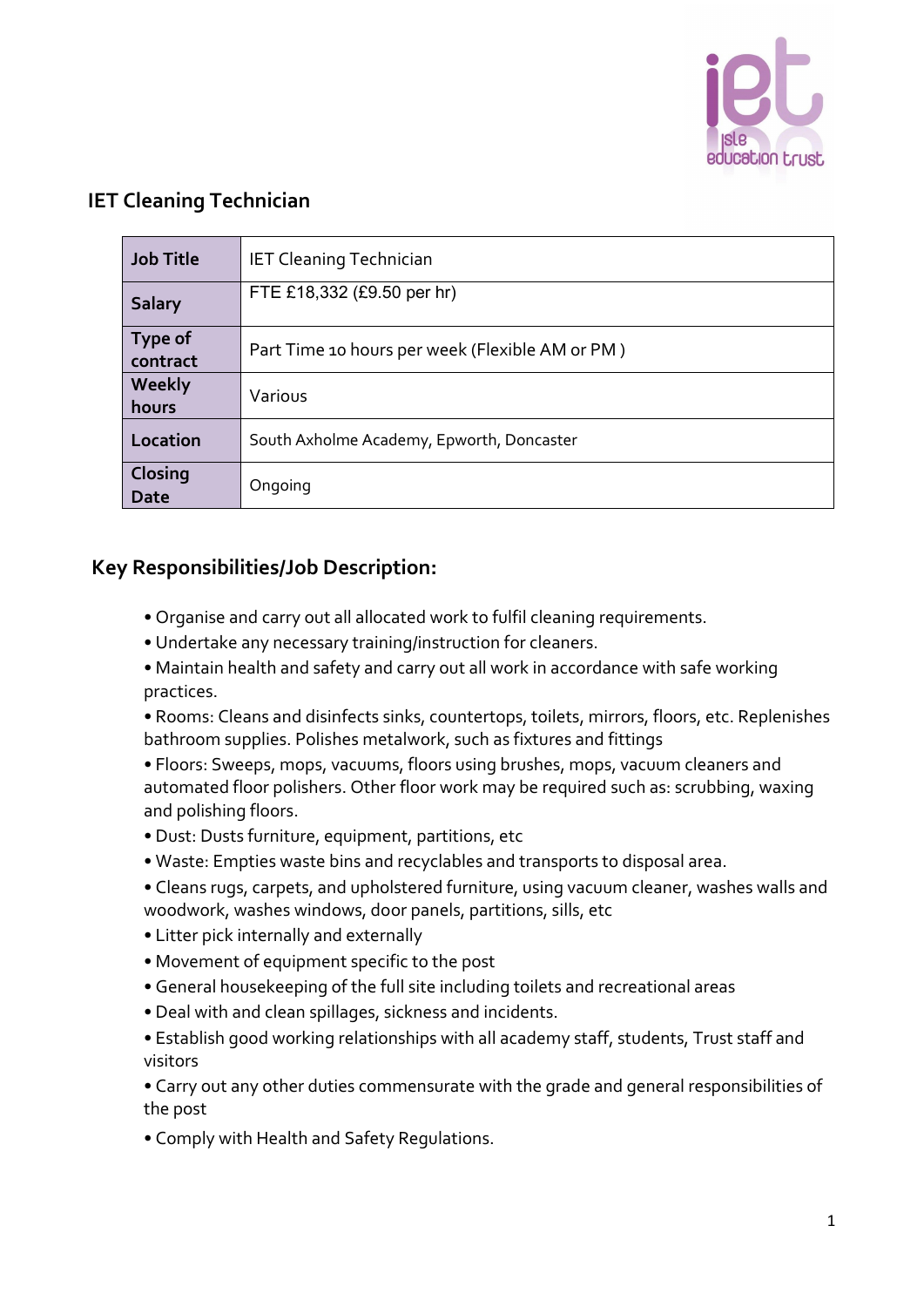

## **All Trust Staff Should:**

- Work with all students ensuring equality of opportunity for all.
- Take responsibility for Safety and Welfare of all students, raising any concerns following the Academy/Trust protocols and procedures.
- Work proactively and effectively in partnership with all stakeholders.
- Carry out a share of statutory supervisory duties.
- Treat students with dignity and build relationships rooted in mutual respect and at all times observing proper boundaries appropriate to the professional position.
- Participate in CPD relevant to the role.
- Accompany teaching staff and students on visits, trips and out of school activities as required·
- Demonstrate an understanding of and take responsibility for promoting high standards of literacy including the correct use of spoken English and numeracy.
- Participate in arrangements for examinations and assessments.
- Take an active role in promoting good behaviour in and around the Academy/Trust.
- Ensure that students adhere to the uniform code and apply sanctions when this code is breached.
- Develop an academy learner mind-set the attitudes, skills and learning habits needed to become an inspired, confident and independent learner.
- Be a positive role model and demonstrate consistently and effectively the positive attitudes, values and behaviour which are expected of students.
- Work as a team member and identify opportunities for working with colleagues and sharing the development of effective practice with them.
- Regularly review the impact of their work and its impact on students' progress,

attainment and well-being, refining approaches where necessary and responding to advice and feedback from colleagues

- Proactively participate with arrangements made in accordance with the Appraisal Policy
- Have professional regard for the practice, ethos and policies of the Academy/Trust and maintain high standards in your own attendance and punctuality.
- Operate at all times within the stated policies and practices of the Academy/Trust.
- Contribute positively and effectively to the whole Academy/Trust ethos
- Cooperate with other staff members to ensure a sharing and effective use of resources to the benefit of the Academy, individual departments and students
- Attend and participate in appropriate calendared meetings
- Take responsibility for own professional development and duties in relation to Academy policies and practices
- Liaise effectively with staff, students, parents and governors
- Ensure compliance with Health and Safety at Work Act 1974 and all other policies related to health and safety, and to ensure compliance with the Data Protection Act 1988.
- Ensure compliance with data protection laws and safeguarding procedures.
- Carry out any other duties as directed by the Principal as may from time to time be agreed in accordance with the nature of the job described above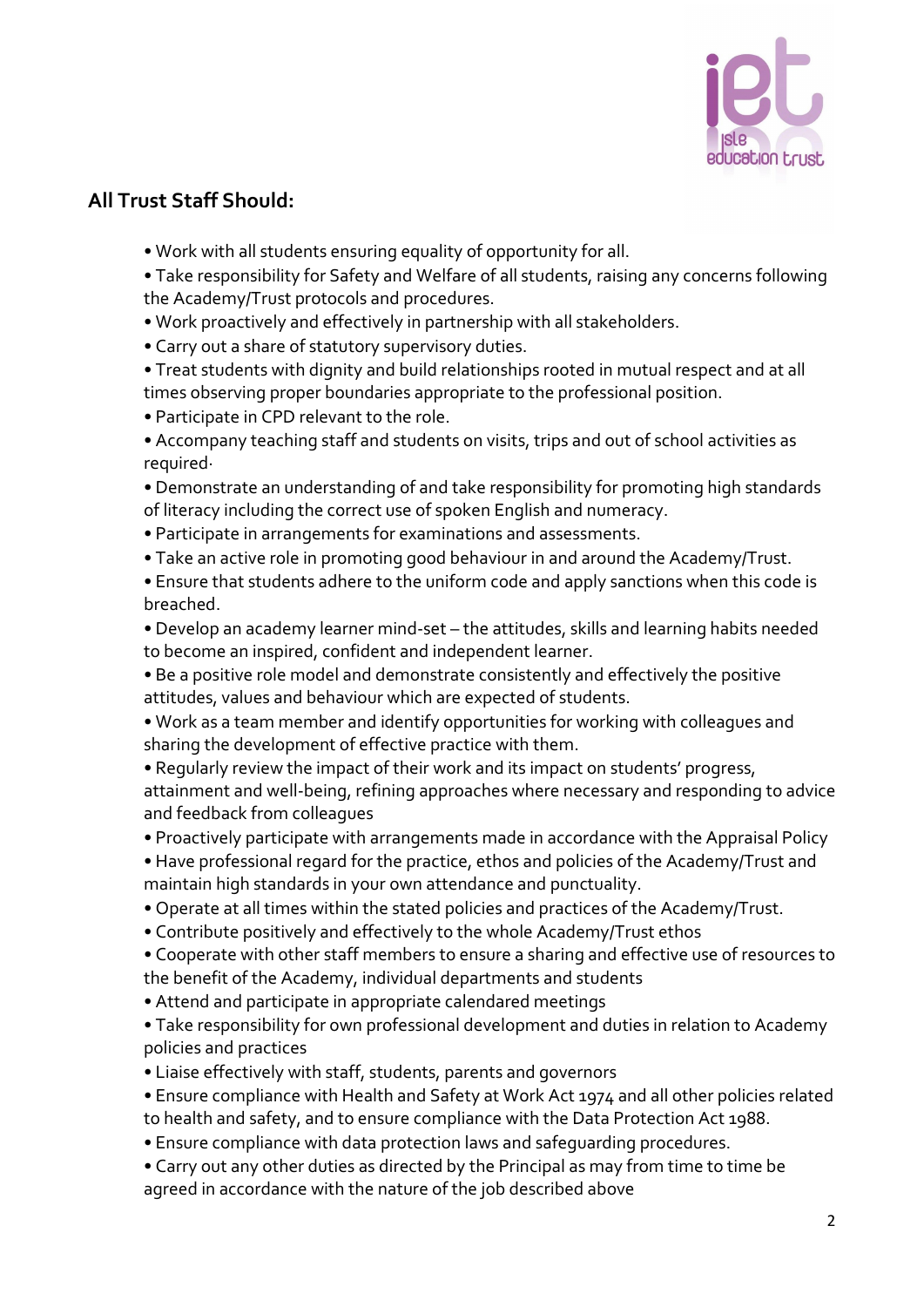

This is not an exhaustive list of tasks and job descriptions will be continually reviewed and changed according to the needs of the Academy and Trust.

Post holders will be expected to be flexible in undertaking duties and responsibilities attached to their post and may be asked to perform duties, which reasonably correspond to the general character of the post and are commensurate with its level of responsibility. This job description is provided for guidance only and does not form part of the contract of employment.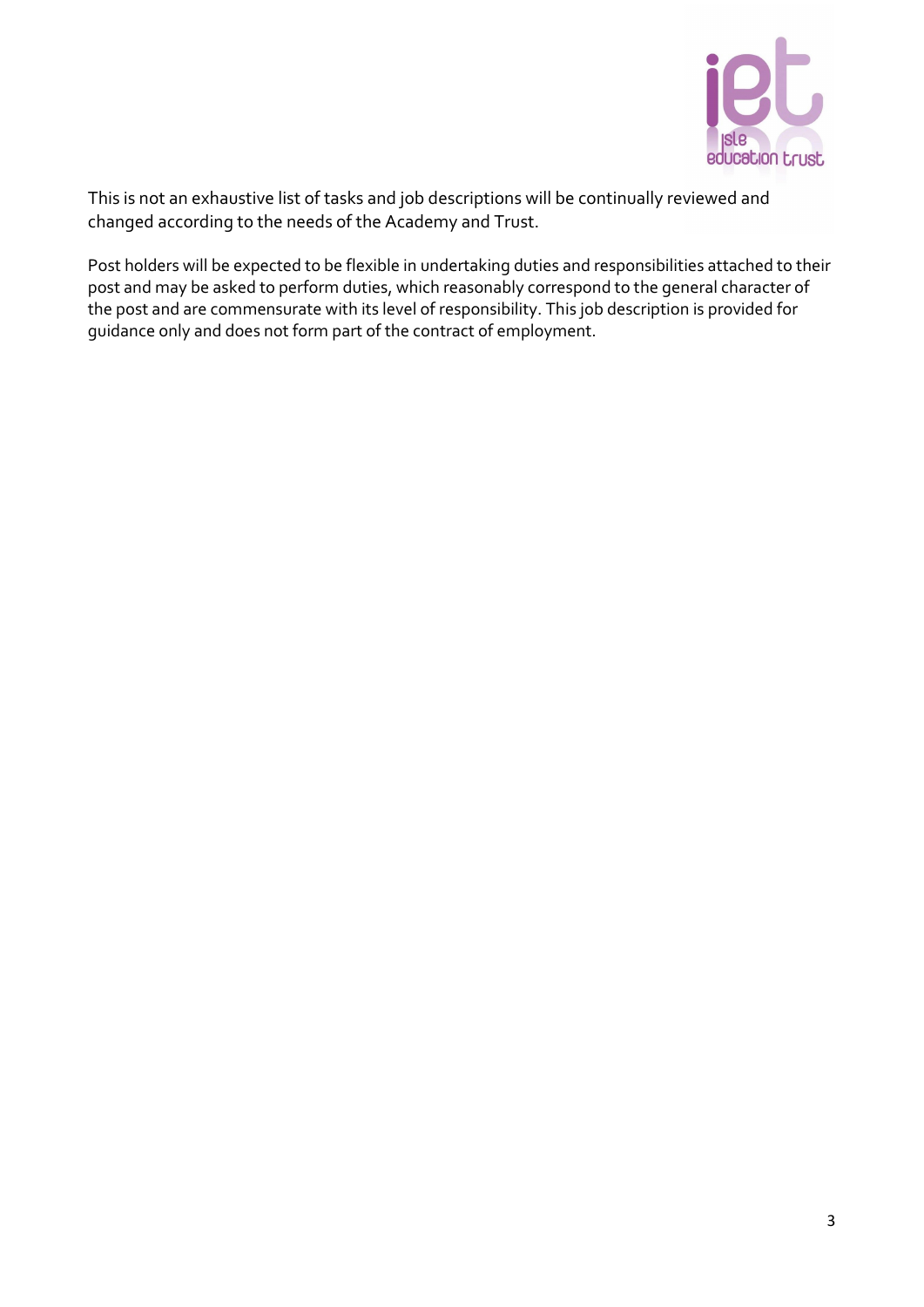

# Person Specification Application (A), Interview (I) Task (T), Reference (I)

| Professional knowledge, skills and understanding                                                                                                               | <b>Essential</b> | <b>Desirable</b> |
|----------------------------------------------------------------------------------------------------------------------------------------------------------------|------------------|------------------|
| Ability to work both as a member of a team and on own and to deal with any unexpected<br>problems that may arise                                               |                  |                  |
| Ability to relate well to children and adults                                                                                                                  |                  |                  |
| Ability to work in an organised and methodical manner                                                                                                          |                  |                  |
| Ability to complete cleaning tasks to desired standards and to work to time constraints                                                                        | AIT              |                  |
| Some knowledge of Health and Safety procedures and precautions as they relate to the<br>operation of cleaning equipment and the dilution of cleaning materials |                  |                  |
| Ability to read, understand, follow and respond appropriately to instructions                                                                                  | AIT              |                  |
| Display a conscientious and logical approach to the variety of tasks necessary for the<br>smooth and efficient running of the academy                          | AIT              |                  |
| <b>Experience</b>                                                                                                                                              | <b>Essential</b> | <b>Desirable</b> |
| General understanding of academy policies and procedures relating to health and safety,<br>behaviour, attendance, equal opportunities and child protection     | AIT              |                  |
| <b>Practical Skills</b>                                                                                                                                        | <b>Essential</b> | <b>Desirable</b> |
| Flexible approach to work as well as good organisational and communication skills                                                                              | AIR              |                  |
| Ability to work collaboratively and effectively within a team                                                                                                  |                  |                  |
| Ability to work independently and to show initiative                                                                                                           | AIR              |                  |
| Ability to work under pressure, prioritise and meet deadlines                                                                                                  | AIRT             |                  |
| Friendly, approachable and non-confrontational manner combined with the ability to be<br>tirm                                                                  | AIR              |                  |
| <b>Personal Qualities and Essential Attributes</b>                                                                                                             | <b>Essential</b> | <b>Desirable</b> |
| A professional approach in both manner and physical appearance                                                                                                 |                  |                  |
| Ability to demonstrate discretion, confidentiality and commitment                                                                                              |                  |                  |
| Enthusiasm, determination and insistence on high standards                                                                                                     |                  |                  |
| Flexibility and good sense of humour                                                                                                                           |                  |                  |
| A proven track record of excellent attendance and punctuality                                                                                                  | R                |                  |